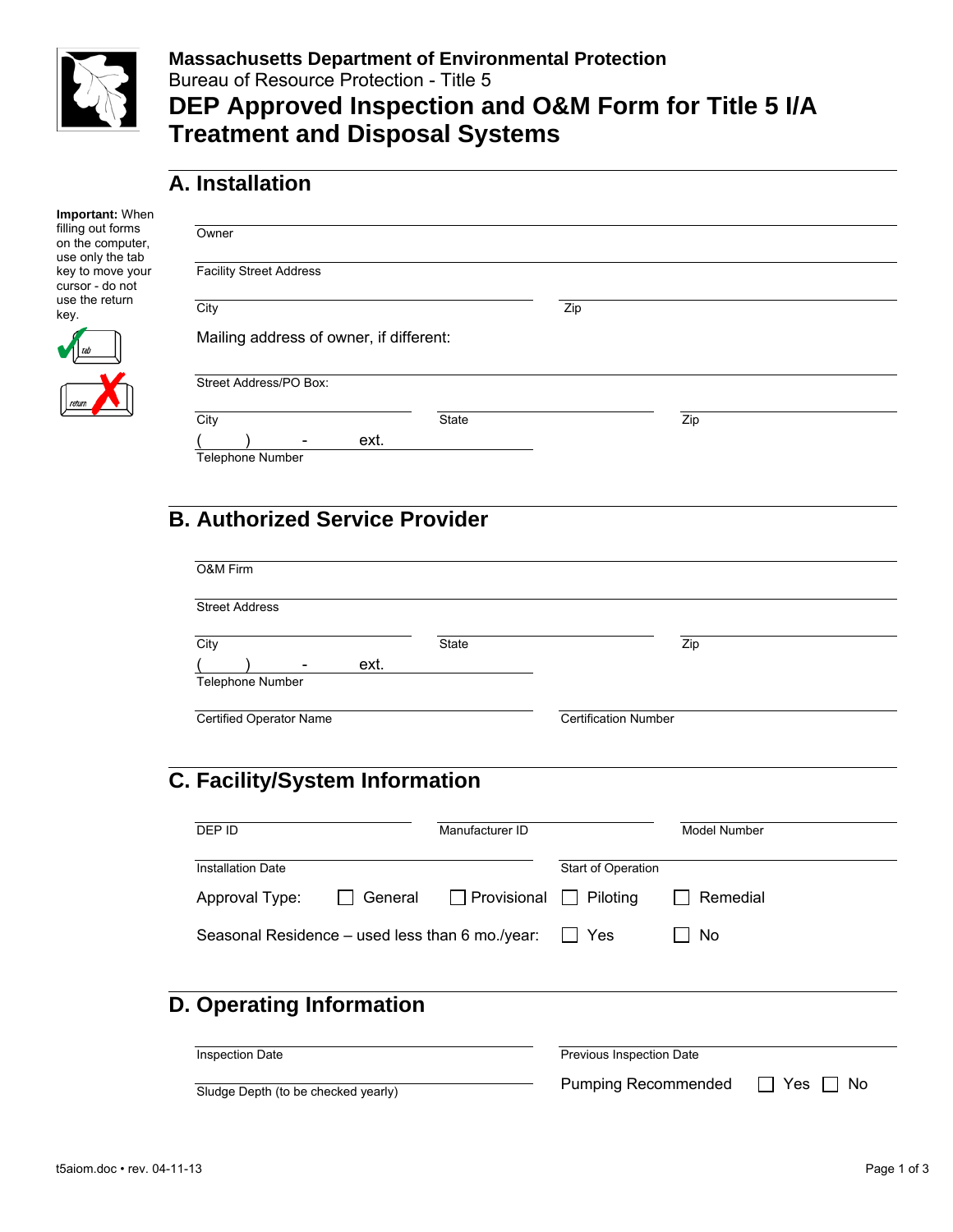

#### **Massachusetts Department of Environmental Protection**  Bureau of Resource Protection - Title 5

# **DEP Approved Inspection and O&M Form for Title 5 I/A Treatment and Disposal Systems**

## **E. Field Testing**

|        | Field Inspection:                                                |                    |                   |                                                                                                     |
|--------|------------------------------------------------------------------|--------------------|-------------------|-----------------------------------------------------------------------------------------------------|
| Color: | gray                                                             | brown              | clear             | ⊤turbid                                                                                             |
|        | Other (specify):                                                 |                    |                   |                                                                                                     |
| Odor:  | musty                                                            | earthy             | moldy             | offensive<br>turbid                                                                                 |
|        | <b>Effluent Solids:</b>                                          | some<br>no         |                   |                                                                                                     |
| pH     | SU<br>6 to 9                                                     | DO<br>2 or greater | mg/L<br>Turbidity | <b>NTU</b><br>40 or less                                                                            |
|        |                                                                  |                    |                   | Should a Remedial or General Use system fail the Field Testing, effluent samples shall be collected |
|        | per Standard Methods and analyzed for BOD and TSS.               |                    |                   |                                                                                                     |
|        | <b>F. Sampling Information</b><br>Samples Taken:<br>$\mathsf{I}$ | Influent           | Effluent          |                                                                                                     |
|        | nitrogen reducing systems:                                       |                    |                   | Commercial systems or systems with a design flow of 2000 gpd and greater, and General Use           |
|        |                                                                  |                    | gpd               |                                                                                                     |
|        |                                                                  |                    |                   | Parameters sampled: $\Box$ pH $\Box$ BOD $\Box$ CBOD $\Box$ TSS $\Box$ TN $\Box$ Other (list below) |

## **G. Inspection and Maintenance**

Description of any maintenance performed since previous inspection & during this inspection:

Notes and Comments: